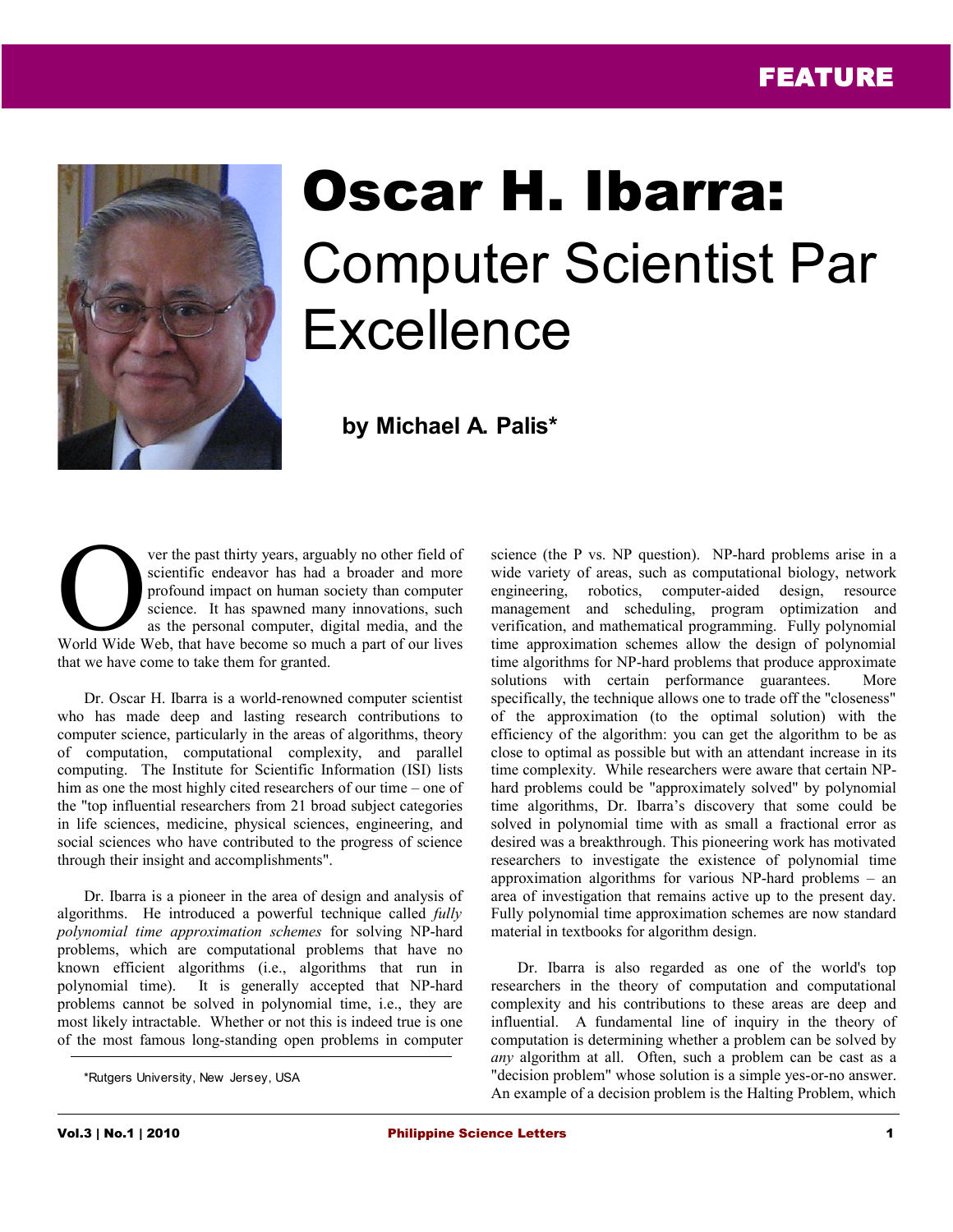can be stated as follows: "Given a computer program P and an input x, does P, when executed on input x, eventually halt?" A decision problem is said to be decidable if there is an algorithm that solves it; otherwise it is undecidable. The Halting Problem is undecidable, a result first proved by Alan Turing in 1936. Dr. Ibarra is widely recognized for having developed novel techniques to determine the decidability and undecidability of many important decision problems in automata theory, formal languages, and programming languages. In particular, he has established some of the strongest results known on the undecidable properties of programs and abstract machines.

Dr. Ibarra has done pioneering work in computational complexity theory, which is concerned with classifying problems according to their difficulty or "complexity" – that is, the amount of resources (e.g., time or space) needed to solve the problem on a specific computational model (e.g., a sequential or parallel machine). A related concern is characterizing the class of problems that can be solved within a given resource bound (e.g., the class of problems that can be solved in polynomial time on a sequential machine). Although intuitively one would expect that "if you have more resources, you can solve more

has made important contributions to various other areas, including parallel computing, program verification, and membrane computing. The last is a promising new area of investigation on parallel and distributed computational models inspired by the architecture and the functioning of living cells, as well as the organization of cells in tissues, organs, and other higher order structures such as colonies of cells (e.g., of bacteria). Dr. Ibarra has made fundamental contributions, many of which are milestone results. In particular, he solved an important problem that has been open since the beginnings of membrane computing. For this and other contributions, he was awarded the First P Prize in Membrane Computing in 2003.

Dr. Ibarra's scientific career began at the University of the Philippines where he graduated with the B.S. degree in Electrical Engineering in 1962. He then pursued graduate studies at the University of California at Berkeley, where he received the M.S. and Ph.D. degrees in Electrical Engineering in 1965 and 1967, respectively. He taught at Berkeley for two years before moving to the University of Minnesota in 1969, where he remained for twenty years. It was at Minnesota that Dr. Ibarra gained worldwide recognition as a leading theoretical computer



Helene de Rode, president of the European Academy of Sciences, presenting Dr. Ibarra with the Blaise Pascal Medal in Computer Science during the EAS awards ceremony held at Egmont Palace in Brussels in September 2007.

problems", it turns out that this statement can either be true or false depending on the resource and computational model under consideration, and in many cases, the answer is not yet known. Dr. Ibarra introduced and popularized *translational* or *padding* techniques that led to breakthroughs in the establishment of tight complexity class hierarchies for various models of computation. These techniques are widely used in complexity theory.

A prolific scholar with over 300 publications, Dr. Ibarra also

scientist. In 1984, he was awarded the John Simon Guggenheim Memorial Foundation Fellowship, the only recipient in the field of computer science that year. In 1989, he left the cold winters of Minnesota for the year-round tropical climate of the Santa Barbara campus of the University of California, where he has remained up to the present time. At UCSB, he served in leadership positions, including Chair of the Computer Science Department, and continued to gain recognition for his exemplary research. He achieved the much coveted "trifecta" of awards that